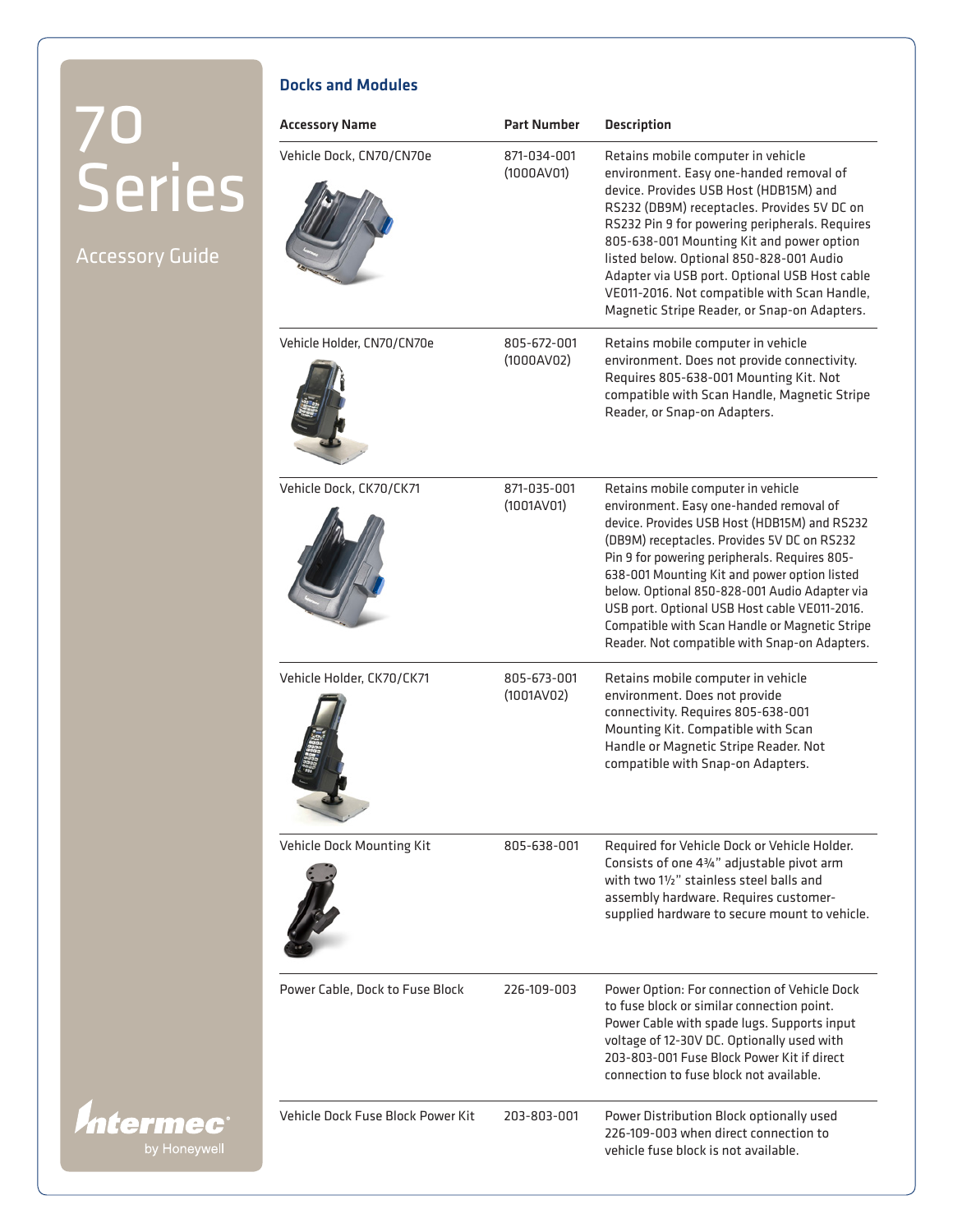#### Accessory Guide

#### Docks and Modules (continued)

|                        | <b>Accessory Name</b>                    | <b>Part Number</b>        | <b>Description</b>                                                                                                                                                                                                                                                                                                                                                               |
|------------------------|------------------------------------------|---------------------------|----------------------------------------------------------------------------------------------------------------------------------------------------------------------------------------------------------------------------------------------------------------------------------------------------------------------------------------------------------------------------------|
| <b>Series</b>          | Vehicle Dock Installation Kit            | 203-802-001               | Power Option: For connection of Vehicle<br>Dock directly to vehicle battery. Includes<br>power cables and cable mounting hardware.<br>Alternate to 70 Series Vehicle Dock Power<br>Cable. Supports input voltage of 12-30V DC.                                                                                                                                                   |
| <b>Accessory Guide</b> | DC/DC Converter Kit,<br>6-60V DC         | 203-808-001               | Power Option: For connection of Vehicle<br>Dock to fork lift power systems operating<br>on 6-60V DC. Provides filtering and<br>conditioning. Includes all power cables<br>and cable mounting hardware.                                                                                                                                                                           |
|                        | DC/DC Converter Kit,<br>15-96V DC        | 203-809-001               | Power Option: For connection of Vehicle<br>Dock to fork lift power systems operating<br>on 15-96V DC. Provides filtering and<br>conditioning. Includes all power cables<br>and cable mounting hardware.                                                                                                                                                                          |
|                        | Auto Adapter Vehicle Dock                | 852-057-005<br>(1000AAO8) | Power Option: For connection of Vehicle<br>Dock screw-down power receptacle to<br>vehicle cigarette lighter/power port.                                                                                                                                                                                                                                                          |
|                        | Audio Adapter,<br>70 Series Vehicle Dock | 850-828-001               | Adapts Vehicle Dock USB connector to<br>amplified audio output. Terminates in<br>3.5mm Audio Jack. Customer must supply<br>loudspeaker appropriate to application.                                                                                                                                                                                                               |
|                        | Snap-on Adapter, Ethernet, 70 Series     | 850-565-001<br>(1000AA01) | Provides RJ45 receptacle for Ethernet<br>connectivity via standard cables (not<br>included). Uses optional 851-094-011<br>AC Power Supply and/or 852-071-001<br>Vehicle Power Adapter. Charges mobile<br>computer battery in 4 hours or less (typical);<br>up to 6 hours for fully discharged batteries.                                                                         |
|                        | Snap-on Adapter, RS232, 70 Series        | 850-566-001<br>(1000AAO3) | Provides DB9M receptacle for RS232 serial<br>communications. Provides 5V DC on Pin<br>9 for powering peripherals. Uses optional<br>851-094-011 AC Power Supply and/or<br>852-071-001 Vehicle Power Adapter.<br>This adapter is NOT compatible with<br>SR61TXR. Charges mobile computer<br>battery in 4 hours or less (typical); up to<br>6 hours for fully discharged batteries. |
|                        | Snap-on Adapter, USB, 70 Series          | 850-567-001<br>(1000AA07) | Provides HDB15M receptacle for USB Host<br>and Client connectivity. Requires USB<br>cable VE011-2016 (Host) and/or VE011-2018<br>(Client). Uses optional 851-094-011 AC<br>Power Supply and/or 852-071-001 Vehicle<br>Power Adapter. Charges mobile computer<br>battery in 4 hours or less (typical); up to<br>6 hours for fully discharged batteries.                           |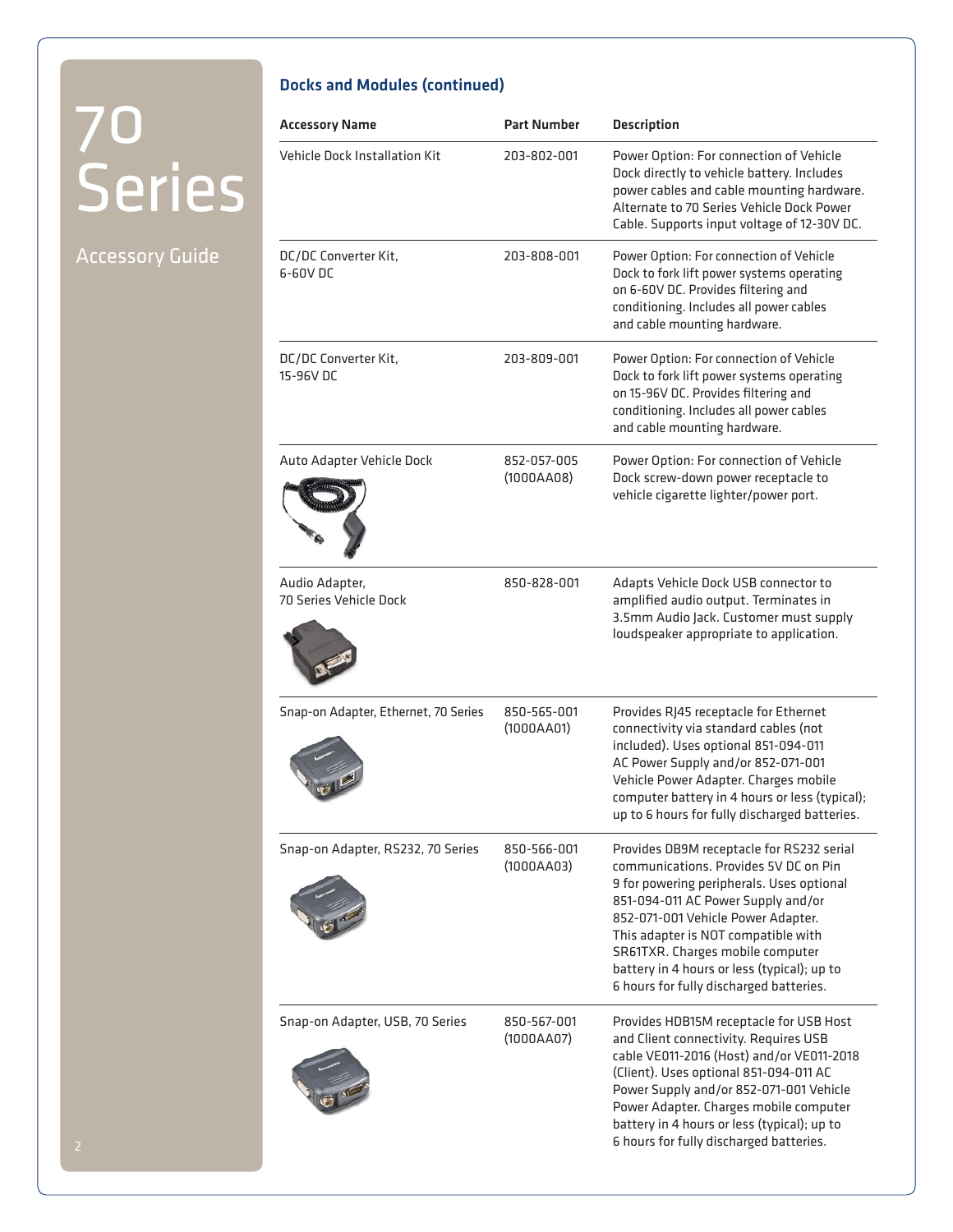Accessory Guide

#### Docks and Modules (continued)

| <b>Accessory Name</b>                       | <b>Part Number</b>        | <b>Description</b>                                                                                                                                                                                                                                                                                                         |
|---------------------------------------------|---------------------------|----------------------------------------------------------------------------------------------------------------------------------------------------------------------------------------------------------------------------------------------------------------------------------------------------------------------------|
| Snap-on Adapter, DEX, 70 Series             | 850-568-001<br>(1000AAO4) | Provides connectivity to DSD receiving<br>systems supporting DEX standards.<br>Terminates in 1/4" DEX plug. Uses<br>optional 851-094-011 AC Power Supply<br>and/or 852-071-001 Vehicle Power<br>Adapter. Charges mobile computer<br>battery in 4 hours or less (typical); up to<br>6 hours for fully discharged batteries. |
| Snap-on Adapter, Audio, 70 Series           | 850-577-001<br>(1000AAO2) | Provides Quick Disconnect (QD) headset<br>connector for use in audio and voice<br>applications. Uses optional 851-094-011<br>AC Power Supply and/or 852-071-001<br>Vehicle Power Adapter. Charges mobile<br>computer battery in 4 hours or less (typical);<br>up to 6 hours for fully discharged batteries.                |
| Magnetic Stripe Reader (MSR),<br>CN70/CN70e | 850-570-001<br>(1001AA01) | Reads credit cards and similar cards with<br>data encoded on magnetic stripe. Attaches to<br>docking connector on CN70/CN70e. MSR does<br>not need to be removed for docking in FlexDock.                                                                                                                                  |
| Magnetic Stripe Reader (MSR),<br>CK70/CK71  | 850-574-001<br>(1000AAO6) | Reads credit cards and similar cards<br>with data encoded on magnetic<br>stripe. Attaches to back of mobile<br>computer via Back Accessory Interface<br>(order separately). Not compatible<br>with Scan Handle, Includes<br>shortened handstrap.                                                                           |
| Back Accessory Interface, CK70/CK71         | 715-605-001               | Replaces back access door on CK70/71;<br>Provides power and data connections to<br>back-mounted peripherals designed for<br>use with CK70/71. Partner Development<br>Guide is available to aid in creating<br>compatible peripheral devices.                                                                               |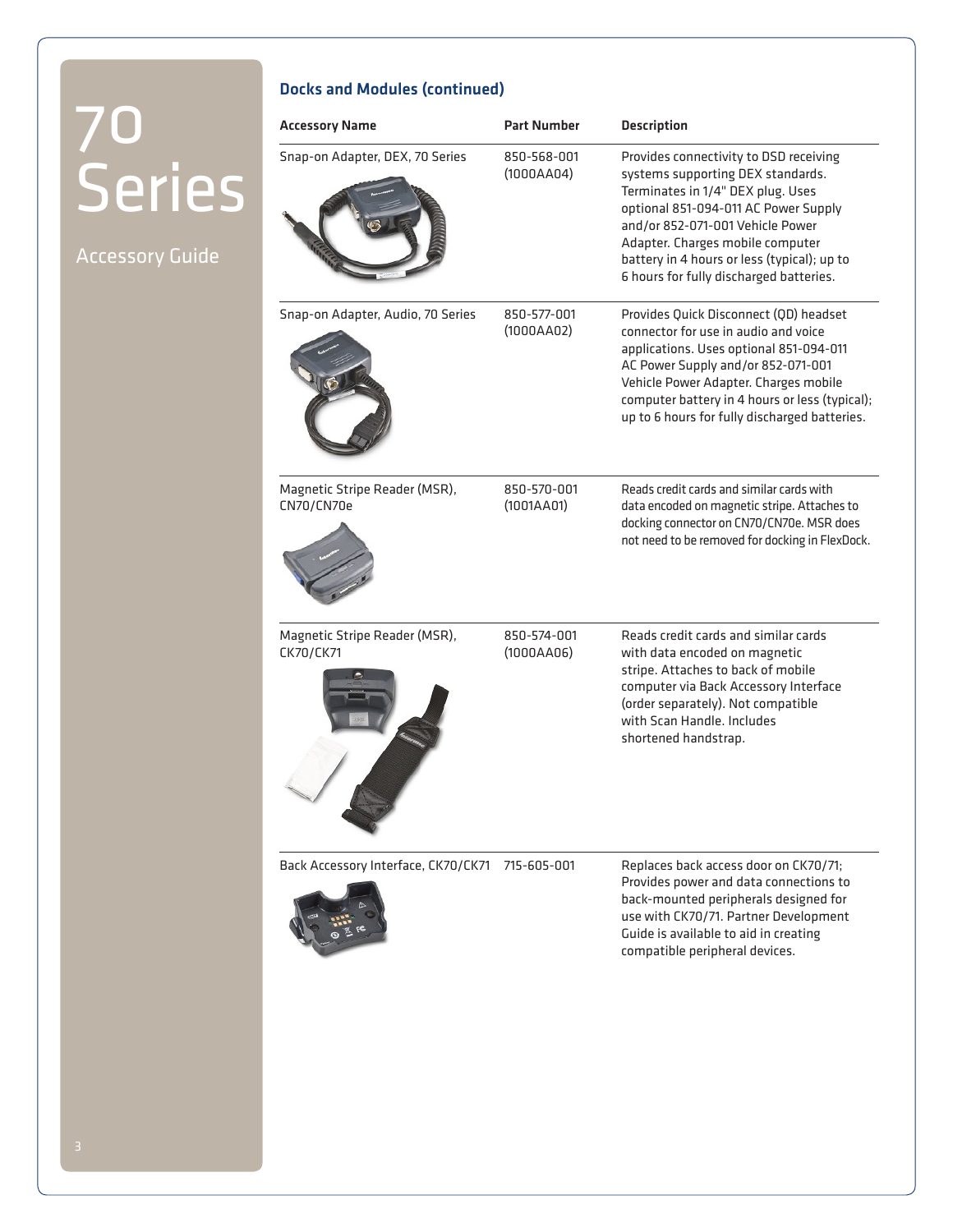### Accessory Guide

#### Data Cables

| <b>Accessory Name</b>                    | <b>Part Number</b> | <b>Description</b>                                                                                                                                                                                                                 |
|------------------------------------------|--------------------|------------------------------------------------------------------------------------------------------------------------------------------------------------------------------------------------------------------------------------|
| Cable, Single USB Host                   | VE011-2016         | Adapts Vehicle Dock USB Connector or USB<br>Snap-on Adapter to USB-A Female receptacle<br>for connectivity to USB Host peripherals. Use<br>optional Cable Retainer Kit (203-810-001,<br>sold separately) to secure USB connectors. |
| Cable, Single USB Client                 | VE011-2018         | For use with USB Snap-on Adapter<br>to provide USB Client (ActiveSync)<br>connection to host PC. Use optional<br>Cable Retainer Kit (203-810-001, sold<br>separately) to secure USB connectors.                                    |
| Kit, USB Cable Retainer (5/pk)           | 203-810-001        | Contains five (5) sets of Cable Retainers<br>used to secure USB connectors                                                                                                                                                         |
| <b>Handles and Holsters</b>              |                    |                                                                                                                                                                                                                                    |
| <b>Accessory Name</b>                    | <b>Part Number</b> | <b>Description</b>                                                                                                                                                                                                                 |
| Scan Handle, CN70/CN70e                  | 805-835-001        | Snaps easily on or off mobile computer.<br>Angles mobile computer to enable screen<br>viewing while scanning. Optional bracket<br>included for semi-permanent attachment<br>Not compatible with Vehicle Dock or Holder.            |
| Scan Handle, CK70                        | 805-836-002        | Attaches to mobile computer with screw<br>in handle. Does not interfere with Vehicle<br>Dock or Holder use. Not compatible with<br>Magnetic Stripe Reader. Slightly obscures<br>the lower portion of the camera field of view.     |
| Scan Handle, CK71                        | 805-836-001        | Attaches to mobile computer with<br>screw in handle. Does not interfere<br>with Vehicle Dock or Holder use. Not<br>compatible with Magnetic Stripe Reader.                                                                         |
| Holster, CN70 w/o Scan Handle            | 815-067-001        | Holster, CN70 w/o Scan Handle                                                                                                                                                                                                      |
| Holster, CN70 and CN70e<br>w/Scan Handle | 815-074-001        | Holster, CN70 and CN70e w/Scan Handle                                                                                                                                                                                              |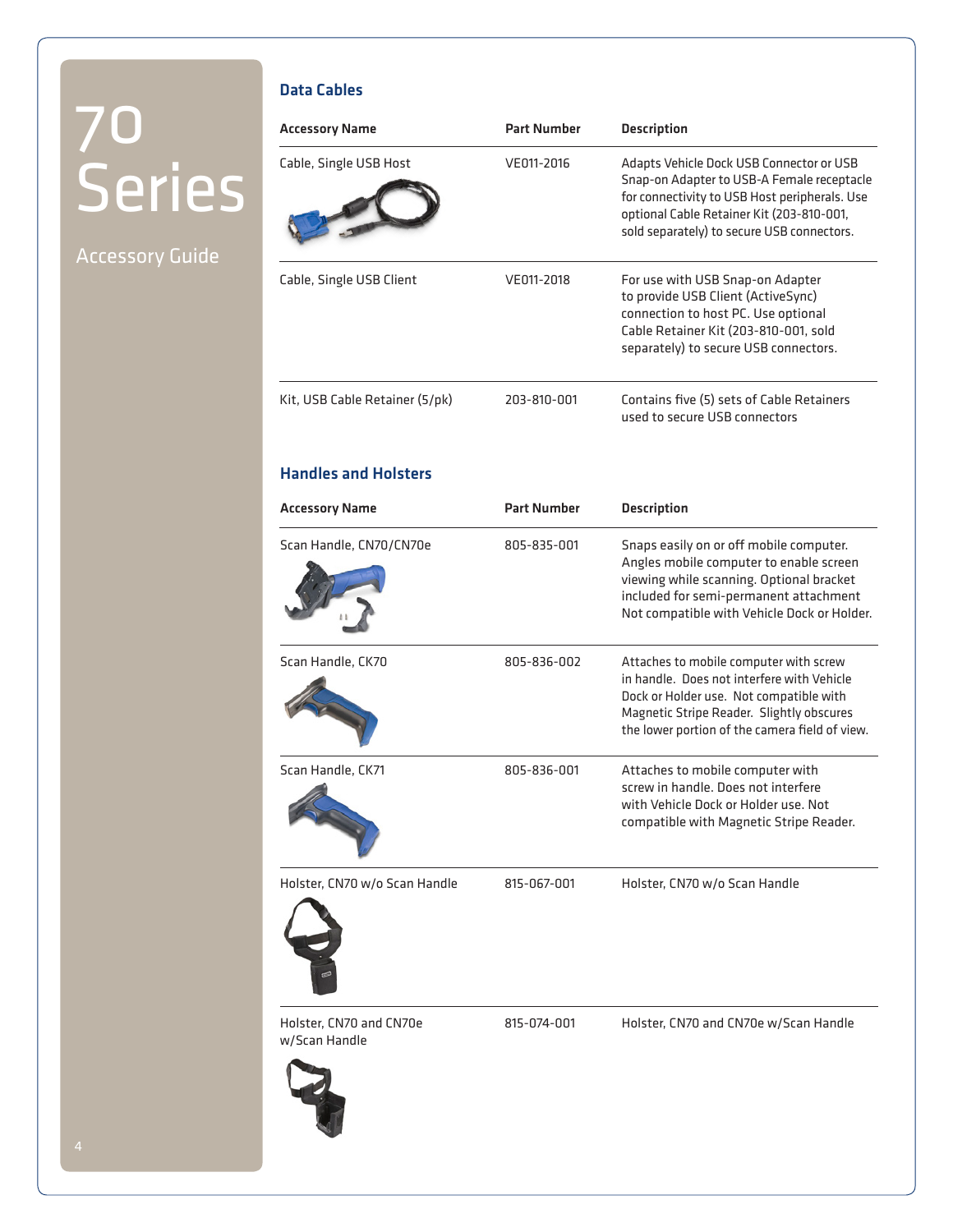Accessory Guide

| <b>Accessory Name</b>          | <b>Part Number</b> | <b>Description</b>                                                                                 |
|--------------------------------|--------------------|----------------------------------------------------------------------------------------------------|
| Holster, CN70e w/o Scan Handle | 815-080-001        | Holster, CN70e w/o Scan Handle                                                                     |
| Holster, CK71 w/o Scan Handle  | 815-068-001        | Holster, CK71 w/o Scan Handle                                                                      |
| Holster, CK71 w/ Scan Handle   | 815-075-001        | Holster, CK71 w/Scan Handle                                                                        |
| Desk Stand, CN70/CN70e         | 203-933-001        | Positions mobile computer upright<br>on flat surface; allows connection<br>of adapters and cables. |
| Desk Stand, CK70/CK71          | 203-934-001        | Positions mobile computer upright<br>on flat surface; allows connection<br>of adapters and cables. |

Protective Boot, CK71 203-961-001 Rubber boot for CK71 only. Charcoal color. Use with or without handle. (Not compatible w/holster or vehicle docks.)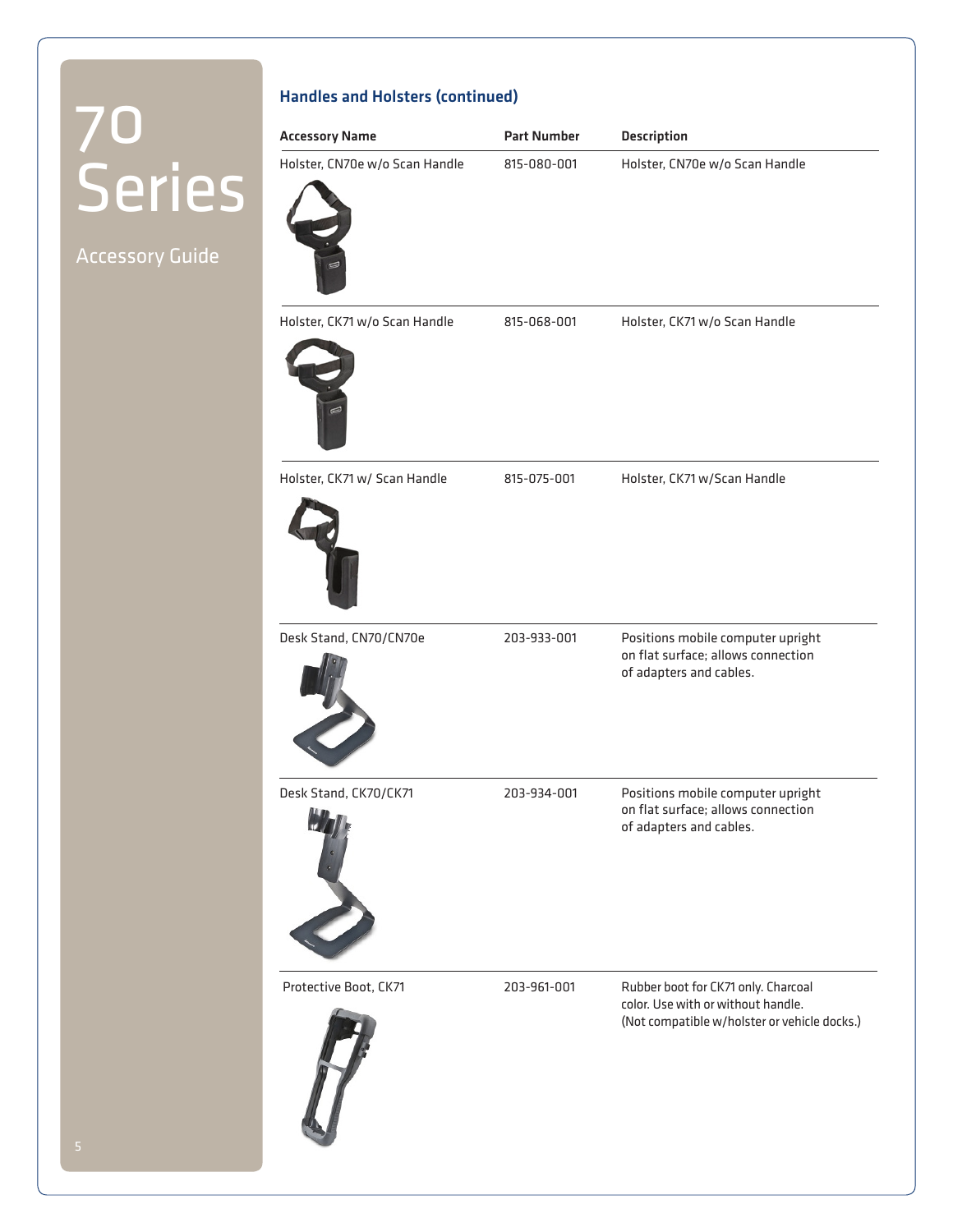Power Supplies

### Accessory Guide

| <b>Accessory Name</b>                      | <b>Part Number</b>                                                                                                                                | <b>Description</b>                                                                                                                                                                                                                                                                                    |
|--------------------------------------------|---------------------------------------------------------------------------------------------------------------------------------------------------|-------------------------------------------------------------------------------------------------------------------------------------------------------------------------------------------------------------------------------------------------------------------------------------------------------|
| AC Power Supply, 3-pin Connector           | 851-094-011<br>(9001AE01)                                                                                                                         | Provides 3-pin quarter-turn locking<br>connector for use with 70 Series Snap-on<br>Adapters. Requires AC line cord.                                                                                                                                                                                   |
| Vehicle Power Adapter,<br>3-pin Connector  | 852-071-001<br>(9002AX01)                                                                                                                         | Provides 3-pin quarter-turn locking<br>connector for power connection between<br>vehicle cigarette lighter / power<br>port and Snap-on Adapters.                                                                                                                                                      |
| Vehicle Power Adapter,<br>18-pin Connector | 852-074-001                                                                                                                                       | Provides direct power connection between<br>the vehicle cigarette lighter / power port<br>and the 70 Series docking connector.                                                                                                                                                                        |
| <b>AC Power Cord</b>                       | 321-470-001<br>321-500-001<br>071918<br>1-974027-025<br>1-974028-025<br>1-974029-020<br>1-974030-025<br>321-471-002<br>321-501-002<br>321-502-002 | AC Power Cord, Switzerland<br>AC Power Cord, Japan<br>AC Power Cord, China RoHS<br>AC Power Cord, Europe RoHS<br>AC Power Cord, US RoHS<br>AC Power Cord, UK RoHS<br>AC Power Cord, Austrialia RoHS<br>AC Power Cord, Italy RoHS<br>AC Power Cord, Denmark RoHS<br>AC Power Cord, India/S Africa RoHS |
| Battery Pack, CN70/CN70e                   | 318-043-012<br>(1000AB01)                                                                                                                         | Spare or replacement battery pack<br>for CN70/CN70e (one pack included<br>with each mobile computer)                                                                                                                                                                                                  |
| Battery Pack, CK70/CK71                    | 318-046-011<br>(1001AB01)                                                                                                                         | Spare or replacement battery pack<br>for CK70/CK71 (one pack included<br>with each mobile computer)                                                                                                                                                                                                   |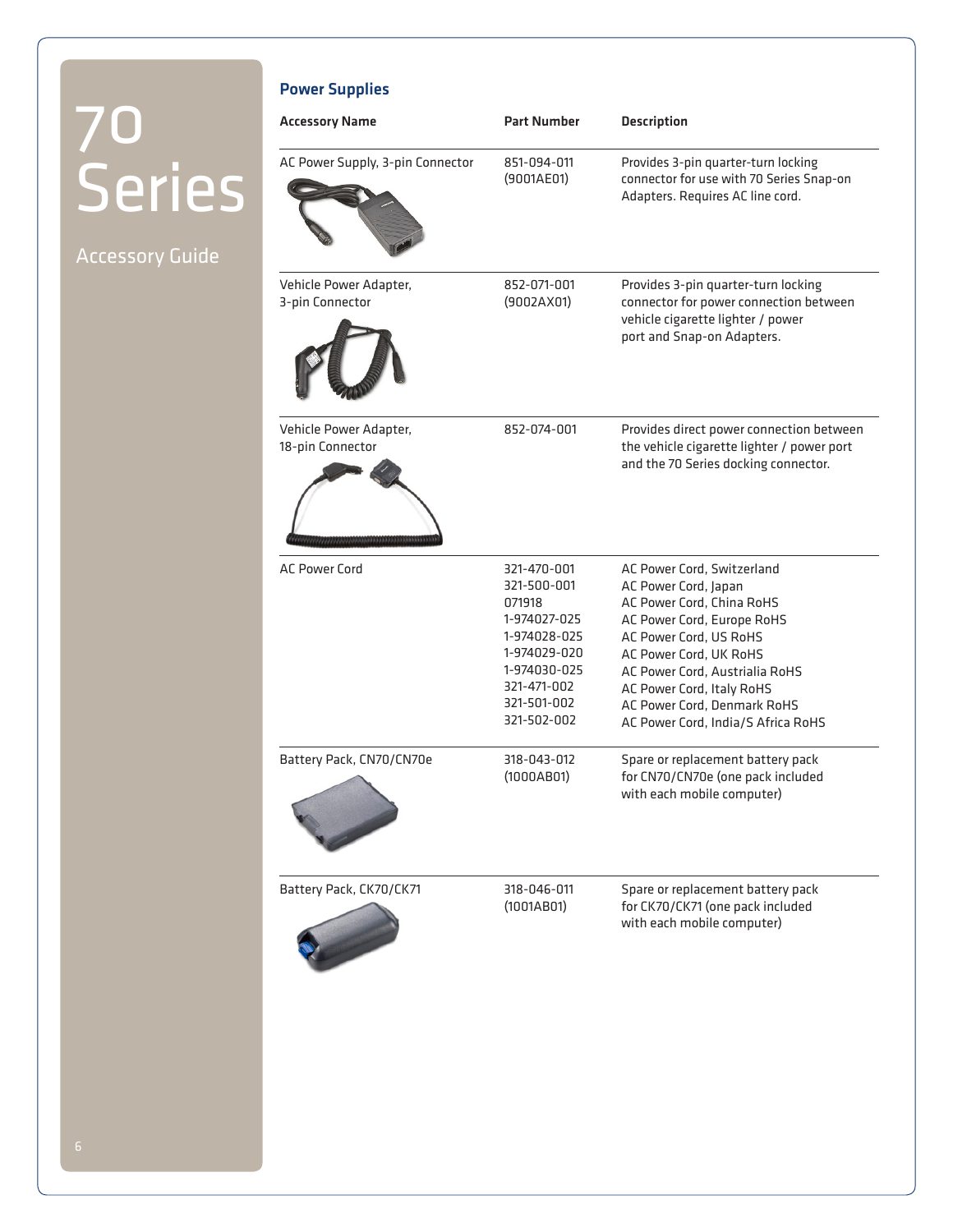Accessory Guide

| <b>Replacement Parts</b>                          |                    |                                                                                                               |
|---------------------------------------------------|--------------------|---------------------------------------------------------------------------------------------------------------|
| <b>Accessory Name</b>                             | <b>Part Number</b> | <b>Description</b>                                                                                            |
| Kit, Tethered Stylus, CN70/70e (5/pk) 203-932-001 |                    | Kit of five (5) replacement styluses<br>for CN70/CN70e (one stylus included<br>with each mobile computer)     |
| Kit, Tethered Stylus, CK70/71 (5/pk)              | 203-928-001        | Kit of five (5) replacement styluses<br>for CK70/CK71 (one stylus included<br>with each mobile computer)      |
| Kit, Handstrap, CN70 (5/pk)                       | 203-930-001        | Kit of five (5) replacement handstraps<br>for CN70 (one handstrap included<br>with each mobile computer)      |
| Kit, Handstrap, CN70e (5/pk)                      | 203-931-001        | Kit of five (5) replacement handstraps<br>for CN70e (one handstrap included<br>with each mobile computer)     |
| Kit, Handstrap, CK70/71 (5/pk)                    | 203-929-001        | Kit of five (5) replacement handstraps<br>for CK70/CK71 (one handstrap included<br>with each mobile computer) |
| Kit, Screen Cleaner Wipes                         | 345-065-101        | Includes 24 pre-moistened, non-abrasive,<br>non-streaking 4x7" wipes                                          |
| Kit, Screen Protector, 3.5" (10/pk)               | 346-069-107        | Contains ten (10) self-adhesive<br>screen protectors                                                          |
| Kit, Screen Protector, 3.5" (25/pk)               | 346-069-207        | Contains twenty-five (25) self-adhesive<br>screen protectors                                                  |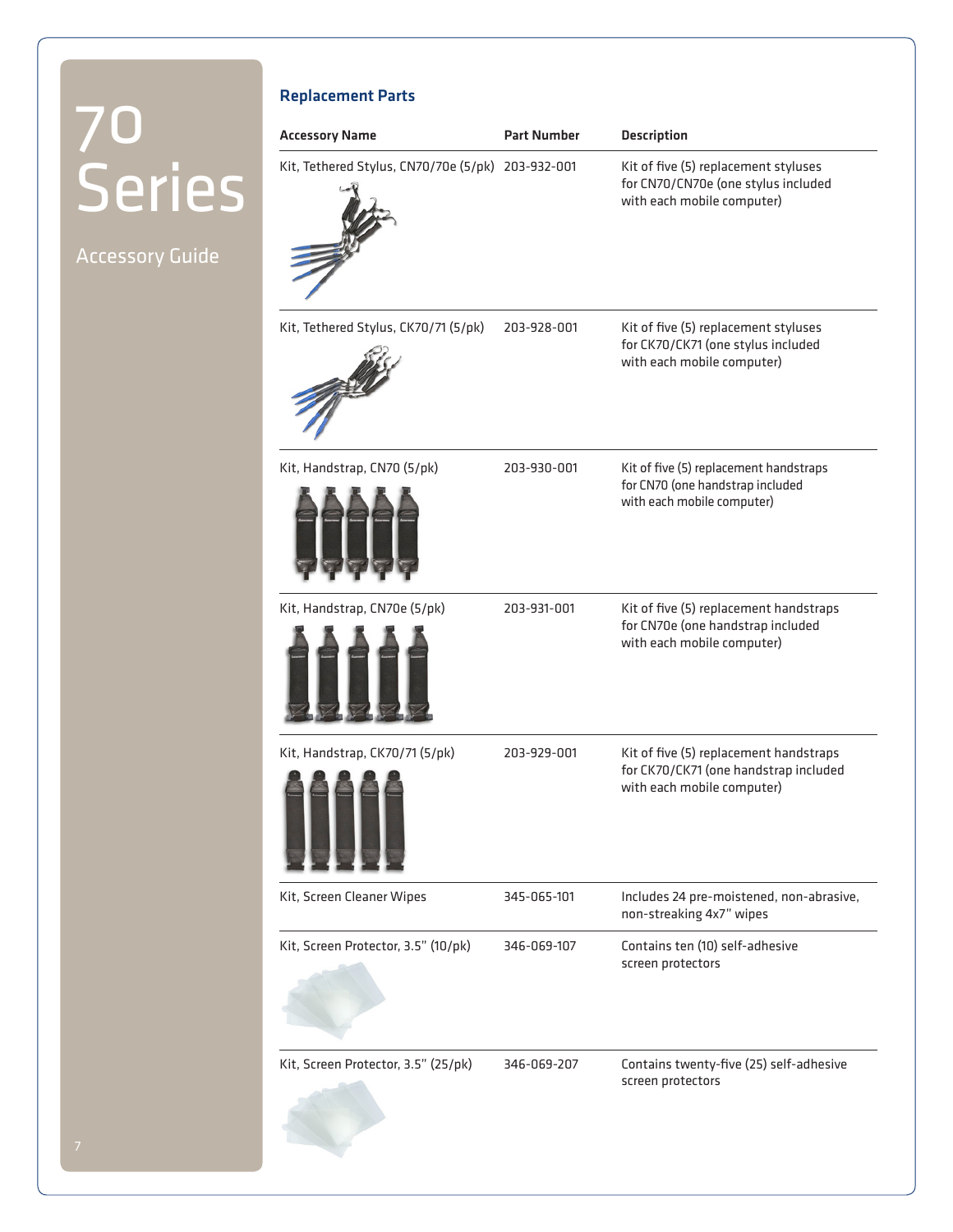#### Accessory Guide

#### Mass Storage

| <b>Accessory Name</b> | <b>Part Number</b> | <b>Description</b>                                                                                    |
|-----------------------|--------------------|-------------------------------------------------------------------------------------------------------|
| Micro SD Card, 1GB    | 856-065-004        | Industrial Grade Micro SD card<br>for reliable performance in all 70<br>Series operating environments |
| Micro SD Card, 2GB    | 856-065-005        | Industrial Grade Micro SD card<br>for reliable performance in all 70<br>Series operating environments |
| Micro SD Card, 4GB    | 856-065-006        | Industrial Grade Micro SD card<br>for reliable performance in all 70<br>Series operating environments |

#### FlexDock

| <b>Accessory Name</b>                                                                                                    | <b>Part Number</b>                               | <b>Description</b>                                                                                                                                                                                                                                                                                                                                                                                                                                                                                                                                                                                |
|--------------------------------------------------------------------------------------------------------------------------|--------------------------------------------------|---------------------------------------------------------------------------------------------------------------------------------------------------------------------------------------------------------------------------------------------------------------------------------------------------------------------------------------------------------------------------------------------------------------------------------------------------------------------------------------------------------------------------------------------------------------------------------------------------|
| <b>Desktop Dock</b><br>CN70/70e No Power Cord<br>CN70/70e NA PowerCord<br>CK70/71 No Power Cord<br>CK70/71 NA Power Cord | DX1A01A20<br>DX1A01A10<br>DX1A02B20<br>DX1A02B10 | Accommodates one mobile computer<br>and one auxiliary pack charger, capable of<br>supporting two battery packs. Provides<br>USB Host and Client connectivity. Includes<br>power supply. North American customers<br>should order configuration that includes<br>NA Power Cord. Supports USB cable<br>(236-209-001) via USB Client port for<br>connection to Host PC. Supports optional<br>Ethernet module (871-238-011) or Analog<br>Modem module (871-238-002) via USB<br>Host port. Charges mobile computer<br>in less than 4 hours (typical); up to 6<br>hours for fully discharged batteries. |
| Cable Assy, USB-A to USB-microB, 1M 236-209-001                                                                          |                                                  | Provides USB Client connectivity<br>between Desktop Dock and Host PC                                                                                                                                                                                                                                                                                                                                                                                                                                                                                                                              |
| Ethernet Adapter, FlexDock Desktop                                                                                       | 871-238-011                                      | Attaches to USB Host port on FlexDock<br>Desktop to provide Ethernet connectivity                                                                                                                                                                                                                                                                                                                                                                                                                                                                                                                 |
| Modem Adapter, FlexDock Desktop                                                                                          | 871-238-002                                      | Attaches to USB Host port on FlexDock<br>Desktop to provide analog modem<br>communications                                                                                                                                                                                                                                                                                                                                                                                                                                                                                                        |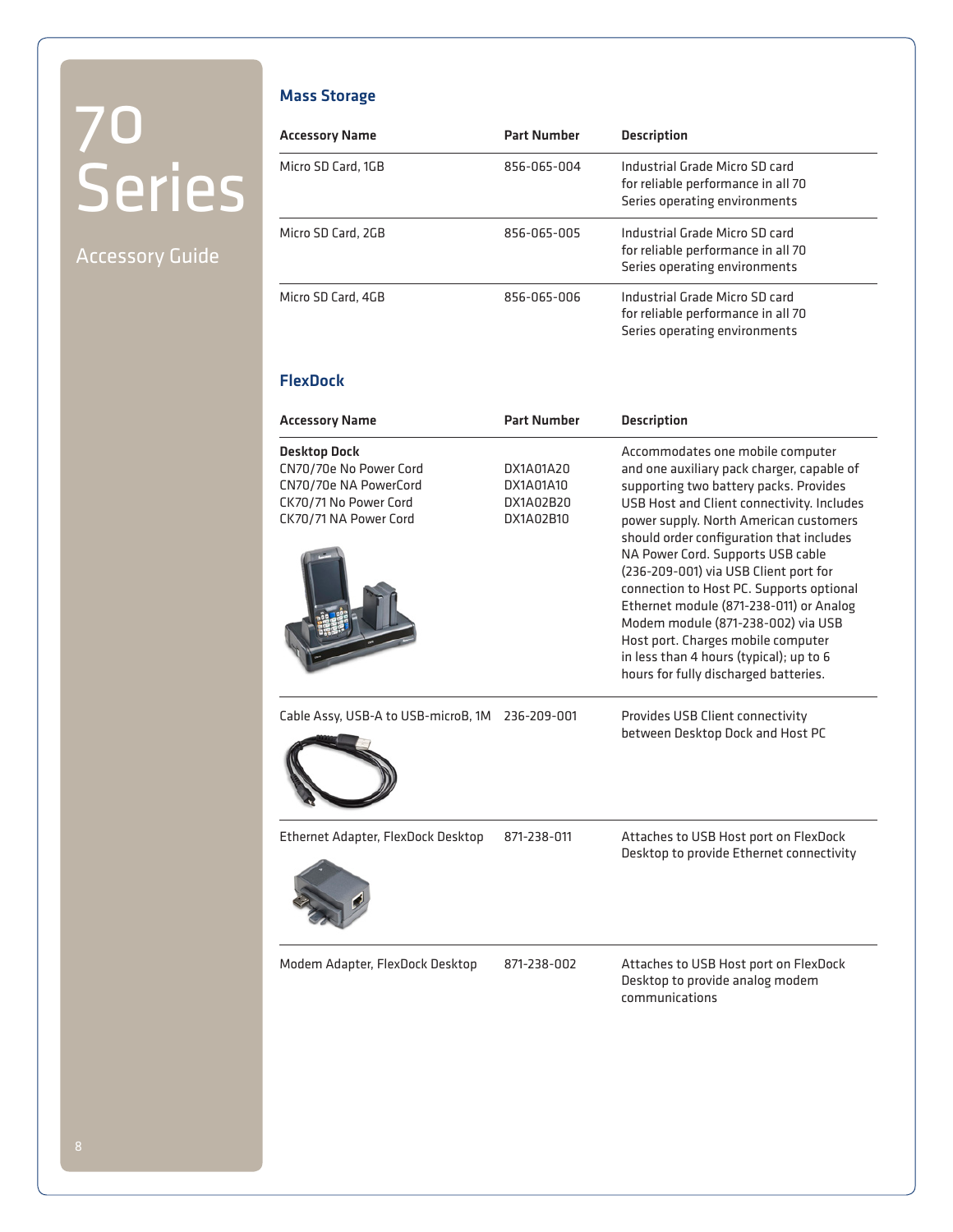#### Accessory Guide

#### FlexDock (continued)

| <b>Accessory Name</b>        | <b>Part Number</b> | <b>Description</b>                          |
|------------------------------|--------------------|---------------------------------------------|
| <b>Dual Dock Ethernet</b>    |                    | Accommodates two mobile computers.          |
| CN70/70e No Power Cord       | DX2A11120          | Includes power supply. North American       |
| CN70/70e NA Power Cord       | DX2A11110          | customers should order configuration        |
| CK70/71 No Power Cord        | DX2A12220          | that includes NA Power Cord. Optional       |
| CK70/71 NA Power Cord        | DX2A12210          | 100Base-T Ethernet connectivity; provides   |
| <b>Dual Dock Charge Only</b> |                    | 2 - RJ45 jacks for upstream connections and |
| CN70/70e No Power Cord       | DX2A21120          | downstream "daisy-chain" connections of     |
| CN70/70e NA Power Cord       | DX2A21110          | up to 10 docks. Charges mobile computer     |
| CK70/71 No Power Cord        | DX2A22220          | in less than 4 hours (typical); up to 6     |
| CK70/71 NA Power Cord        | DX2A22210          | hours for fully discharged batteries.       |
|                              |                    |                                             |



CN70/70e No Power Cord CN70/70e NA Power Cord CK70/71 No Power Cord CK70/71 NA Power Cord Quad Dock Charge Only CN70/70e No Power Cord CN70/70e NA Power Cord CK70/71 No Power Cord CK70/71 NA Power Cord



4-position Battery Charger CN70/70e No Power Cord CN70/70e NA Power Cord CK70/71 No Power Cord CK70/71 NA Power Cord



8-position Battery Charger CN70/70e No Power Cord CN70/70e NA Power Cord CK70/71 No Power Cord CK70/71 NA Power Cord



DX2A2AA10 DX2A2BB20 DX2A2BB10

Accommodates two auxiliary pack charger cups, capable of supporting four battery packs. Includes power supply. North American customers should order configuration that includes NA Power Cord. Charges battery packs in 4 hours or less (typical); up to 6 hours for fully discharged batteries.

Accommodates four mobile computers. Includes power supply. North American customers should order configuration that includes NA Power Cord. Optional 100Base-T Ethernet connectivity; provides 2 – RJ45 jacks for upstream connections and downstream "daisy-chain" connections of up to 10 docks. Charges mobile computer in less than 4 hours (typical); up to 6 hours for fully discharged batteries.

DX4A2AAAA00 DX4A2AAAA10 DX4A2BBBB00 DX4A2BBBB10

Accommodates four auxiliary pack charger cups, capable of supporting eight battery packs. Includes power supply. North American customers should order configuration that includes NA Power Cord. Charges battery packs in 4 hours or less (typical); up to 6 hours for fully discharged batteries.

DX2A2AA20

DX4A1111100 DX4A1111110 DX4A1222200 DX4A1222210

DX4A2111100 DX4A2111110 DX4A2222200 DX4A2222210